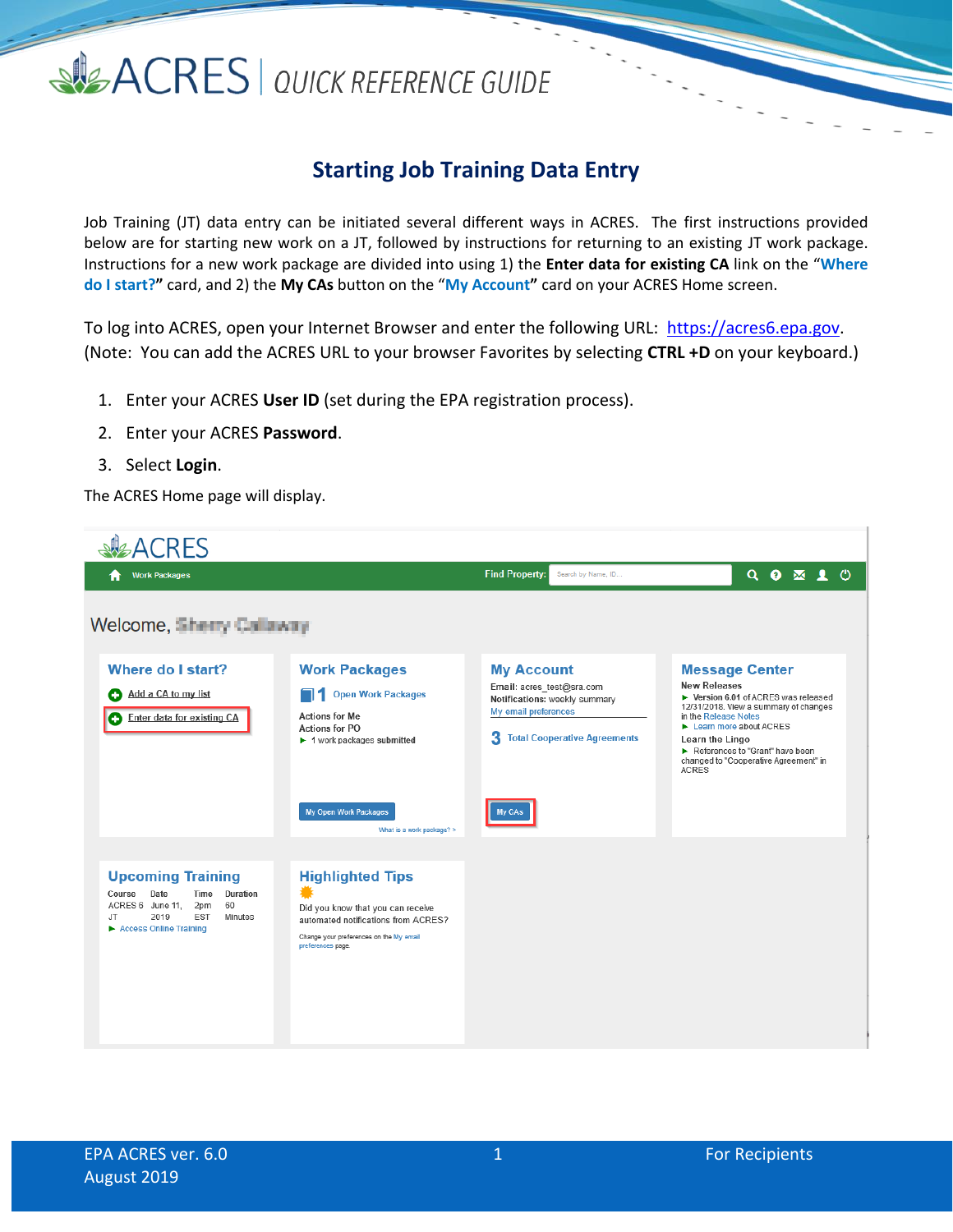

### *"Where do I start?" card*

1. On the "**Where do I start?"** card, select the link to **Enter data for existing CA**. The My Cooperative Agreements page displays. Select a CA link under the CA Name column to begin adding job training information to your CA.

| Add a Cooperative Agreement to My List   | My Cooperative Agreements<br>You are associated with the following Cooperative Agreements (CAs) $\Theta$ |            |                             |                                       |                    |                                     | Narrow Results                   |
|------------------------------------------|----------------------------------------------------------------------------------------------------------|------------|-----------------------------|---------------------------------------|--------------------|-------------------------------------|----------------------------------|
| <b>CA Name</b>                           | <b>Associated</b><br>$\lfloor \uparrow \rfloor$<br><b>Properties</b>                                     | 1 <br>CA#  | <b>If</b><br><b>CA Type</b> | <b>It</b><br><b>Announcement Year</b> | ΙF<br><b>State</b> | <b>If</b><br><b>Funding Type(s)</b> | <b>It</b><br><b>Award Amount</b> |
| <b>Limitless Vistas</b><br>$Inc \bullet$ | N/A                                                                                                      | JT00F94101 | Job Training                | <b>FY14</b>                           | LA                 | <b>Job Training</b>                 | \$200,000.00                     |
| <b>Limitless Vistas</b><br>Inc $\odot$   | N/A                                                                                                      | JT01F20201 | Job Training                | <b>FY16</b>                           | LA                 | <b>Job Training</b>                 | \$200,000.00                     |
| <b>Limitless Vistas</b><br>Inc $\odot$   | N/A                                                                                                      | JT01F53501 | Job Training                | <b>FY18</b>                           | LA                 | Job Training                        | \$200,000.00                     |
| Showing 1 to 3 of 3 entries              |                                                                                                          |            |                             |                                       |                    |                                     |                                  |
| Add a Cooperative Agreement to My List   |                                                                                                          |            |                             |                                       |                    |                                     |                                  |

2. The Cooperative Agreement Detail page displays. To add job training data, select the "**Enter Performance Measure Data**" link located under the Actions column.

| <b>CRES</b>                                                                                                                                                                       |                                                                                                 |                                                  |                                                |                                                                                             |  |  |
|-----------------------------------------------------------------------------------------------------------------------------------------------------------------------------------|-------------------------------------------------------------------------------------------------|--------------------------------------------------|------------------------------------------------|---------------------------------------------------------------------------------------------|--|--|
| <b>Quarterly Reports</b><br><b>Work Packages</b><br>п                                                                                                                             |                                                                                                 | <b>Find Property:</b><br>Search by Name, ID      |                                                | $\alpha$<br>$\bullet$<br>- (*)<br>$\overline{\mathsf{M}}$                                   |  |  |
| Cooperative Agreement (CA) Detail for Limitless Vistas Inc                                                                                                                        |                                                                                                 |                                                  |                                                |                                                                                             |  |  |
| PLEASE NOTE: Information shown is the most current in ACRES and may include draft and approved data                                                                               |                                                                                                 |                                                  |                                                |                                                                                             |  |  |
| <b>Basic Info</b>                                                                                                                                                                 | <b>Dates &amp; Statuses</b>                                                                     |                                                  | <b>Funding</b>                                 |                                                                                             |  |  |
| <b>ACRES CA ID:</b><br>JT 01F53501<br>LA<br>State:<br><b>CA Type:</b><br><b>Job Training</b><br><b>Announcement Year:</b><br><b>FY18</b>                                          | <b>Award Date:</b><br><b>Initial Project Period:</b><br><b>Current POP End Date:</b><br>Status: | 09/11/2018<br>10/01/2018 to 09/30/2021<br>O Open | <b>Funding Source:</b><br><b>Total Funded:</b> | <b>Regionally Funded</b><br>\$200,000.00                                                    |  |  |
| <b>Actions</b>                                                                                                                                                                    |                                                                                                 |                                                  | <b>CA Contact</b>                              |                                                                                             |  |  |
| <b>View CA Fact Sheet</b><br>View CA Submission Archive<br>Enter Performance Measure Data<br>Þ<br><b>WORK Package Status: Supmitted</b><br><b>Performance Measure Information</b> |                                                                                                 |                                                  | Primary Reviewer/Contact: 0                    | Johnson, Paul<br><b>EPA Regional Brownfields Team</b><br>acres_test@sra.com<br>214-665-2246 |  |  |
|                                                                                                                                                                                   |                                                                                                 | <b>Cumulative</b>                                |                                                |                                                                                             |  |  |
| <b>Performance Measure</b>                                                                                                                                                        |                                                                                                 | Value                                            |                                                |                                                                                             |  |  |
| Number of Participants Entered in Training                                                                                                                                        |                                                                                                 |                                                  | 40                                             |                                                                                             |  |  |
| Number Participants Completing Training                                                                                                                                           |                                                                                                 |                                                  | 17                                             |                                                                                             |  |  |
| Number Participants Obtaining Employment                                                                                                                                          |                                                                                                 |                                                  | 16                                             |                                                                                             |  |  |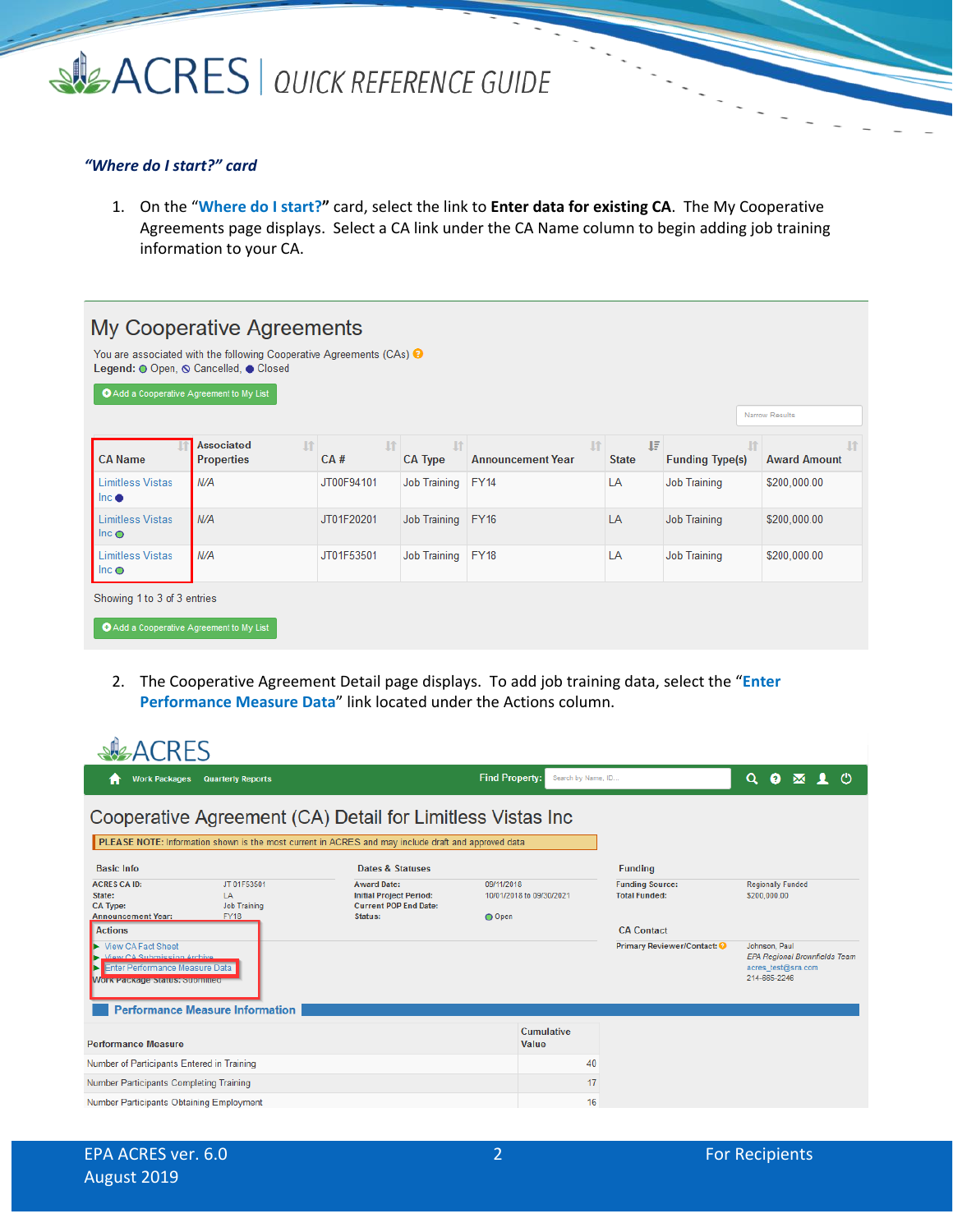

If the CA you are looking for is not listed on the My Cooperative Agreements page:

- a. Select the **consult and a Cooperative Agreement to My List** button at the bottom of your My Cooperative Agreements page.
- b. Enter the eight-digit CA number, excluding prefixes and amendments, and choose the appropriate state from the drop down menu. Select the "Next" button.

| <b>ALACRES</b>                              |                                                  |           |  |  |
|---------------------------------------------|--------------------------------------------------|-----------|--|--|
| <b>Work Packages Quarterly Reports</b><br>Ħ | Find Property:<br>Search by Name, ID             | Q O M L O |  |  |
| <b>Add Cooperative Agreement</b>            |                                                  |           |  |  |
|                                             | <b>Cooperative Agreement Number:</b><br>12345678 |           |  |  |
|                                             | State:<br>Alabama                                |           |  |  |
|                                             | Next                                             |           |  |  |

c. On the screen which follows, make sure that the correct Cooperative Agreement record was identified and

select the Confirm Cooperative Agreement button. If the CA displayed is not correct, select the "Change CA" button and return to Step a.

| <b>Confirm Add Cooperative Agreement</b>                                                                                                                                               |
|----------------------------------------------------------------------------------------------------------------------------------------------------------------------------------------|
| Please review the information below and confirm that it is your Cooperative Agreement. If not, you can Change your Cooperative Agreement or contact ACRES Help if you need assistance. |
| <b>Recipient Name:</b><br>Idaho Office of Economic Development TST                                                                                                                     |
| <b>Cooperative Agreement #:</b><br>00TST122                                                                                                                                            |
| State:<br>Idaho                                                                                                                                                                        |
| <b>Cooperative Agreement Type:</b><br>Cleanup                                                                                                                                          |
| <b>Announcement Date:</b><br>2009-06-01                                                                                                                                                |
| <b>Confirm Cooperative Agreement</b><br>Change CA                                                                                                                                      |

d. The "My Cooperative Agreements" page displays and you can select the CA you just added. Then follow step 2, outlined on the previous page, to begin adding JT data.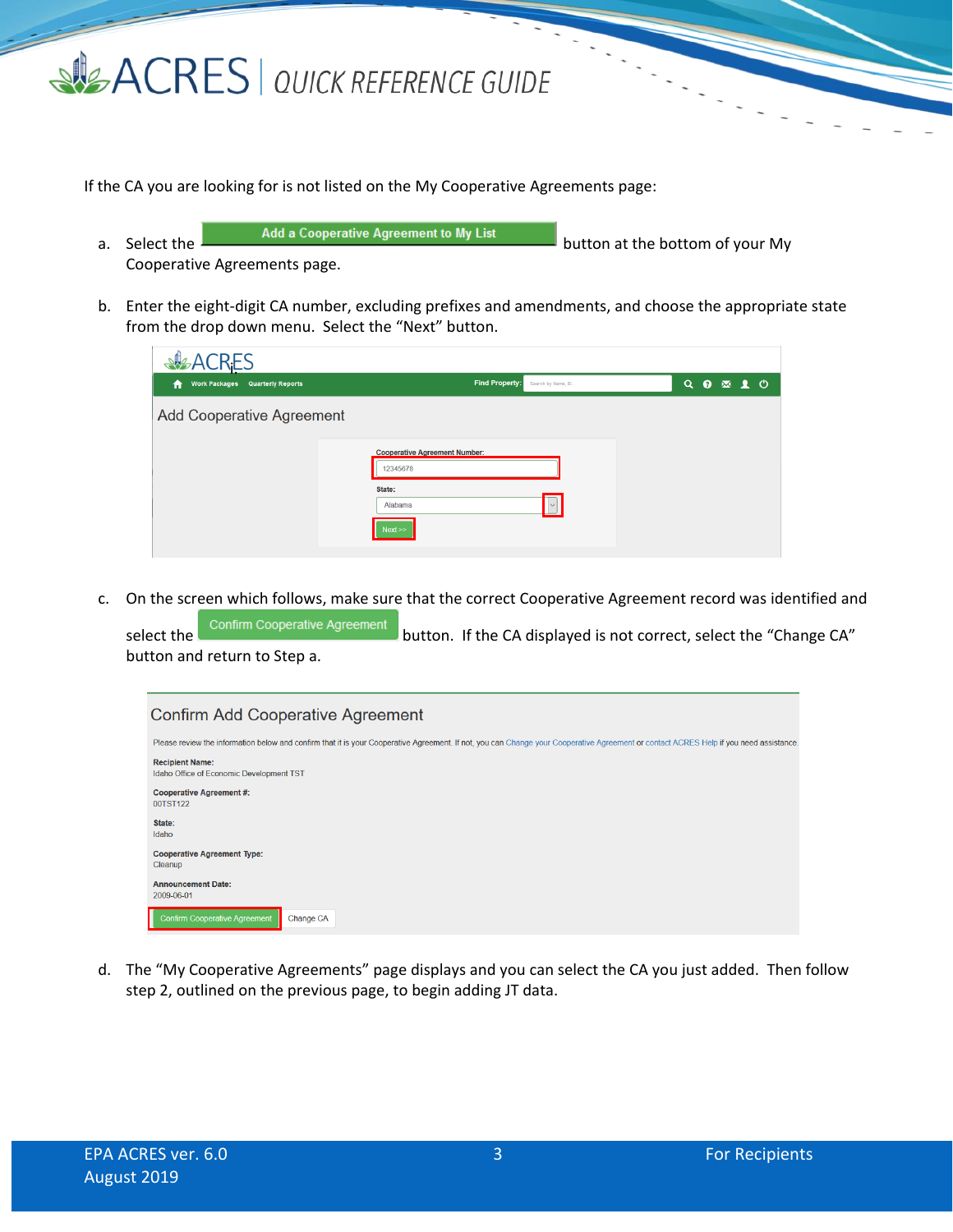

### *"My Account" card*

1. A second way to access your JT CA is using the **My CAs** button on the "**My Accounts"** card**.** This action takes you to the My Cooperative Agreements page, providing a list of all Cooperative Agreements (CAs) that are associated with your user account.

|                                          | You are associated with the following Cooperative Agreements (CAs) $\Theta$<br>Legend: O Open, O Cancelled, O Closed |            |                      |                                          |                   |                                     |                                  |
|------------------------------------------|----------------------------------------------------------------------------------------------------------------------|------------|----------------------|------------------------------------------|-------------------|-------------------------------------|----------------------------------|
| Add a Cooperative Agreement to My List   |                                                                                                                      |            |                      |                                          |                   |                                     | Narrow Results                   |
| <b>CA Name</b>                           | <b>Associated</b><br>$\mathbf{I}$<br><b>Properties</b>                                                               | 1 <br>CA#  | 11<br><b>CA Type</b> | $\mathbf{I}$<br><b>Announcement Year</b> | 耳<br><b>State</b> | <b>It</b><br><b>Funding Type(s)</b> | <b>If</b><br><b>Award Amount</b> |
| <b>Limitless Vistas</b><br>Inc $\bullet$ | N/A                                                                                                                  | JT00F94101 | Job Training         | <b>FY14</b>                              | LA                | <b>Job Training</b>                 | \$200,000.00                     |
| <b>Limitless Vistas</b><br>Inc $\circ$   | N/A                                                                                                                  | JT01F20201 | Job Training         | <b>FY16</b>                              | LA                | <b>Job Training</b>                 | \$200,000.00                     |
| <b>Limitless Vistas</b><br>$Inc$ $\odot$ | N/A                                                                                                                  | JT01F53501 | Job Training         | <b>FY18</b>                              | LA                | <b>Job Training</b>                 | \$200,000.00                     |
| Showing 1 to 3 of 3 entries              |                                                                                                                      |            |                      |                                          |                   |                                     |                                  |

2. As outlined for the "**Enter data for existing CA**" link on the Home page, select the CA Name you wish to update, and then on the Cooperative Agreement Detail page select the "**Enter Performance Measure Data**" button located under the Actions column. The JT Performance Measures page displays and you can begin data entry.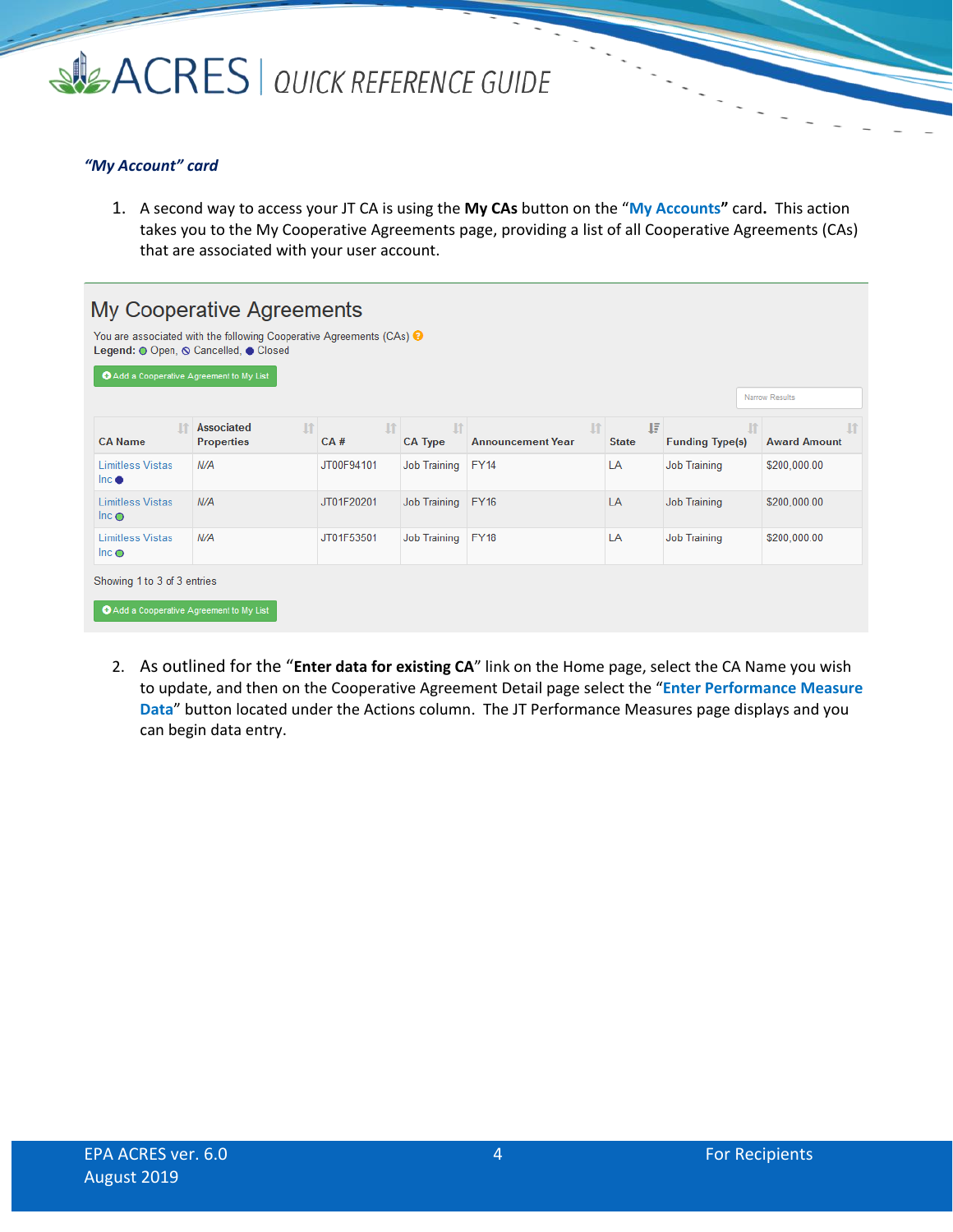## SIGACRES | QUICK REFERENCE GUIDE

### *"Work Packages" card*

1. To resume data entry on an existing JT Work Package, locate the record by selecting the "**My Open Work Packages"** button on the **Work Packages** card, or by selecting the **Work Packages** tab.

| <b>ACRES</b>                                                                       |                                                                                                                                                                                                        |                                                                                                                                                     |                                                                                                                                                                                                                                                                                                                      |
|------------------------------------------------------------------------------------|--------------------------------------------------------------------------------------------------------------------------------------------------------------------------------------------------------|-----------------------------------------------------------------------------------------------------------------------------------------------------|----------------------------------------------------------------------------------------------------------------------------------------------------------------------------------------------------------------------------------------------------------------------------------------------------------------------|
| <b>Work Packages</b><br>A                                                          |                                                                                                                                                                                                        | <b>Find Property:</b><br>Search by Name, ID                                                                                                         | $\alpha$<br>$\bullet$<br>- ෆ<br>$\bowtie$                                                                                                                                                                                                                                                                            |
| Welcome, Sherry Callaway                                                           |                                                                                                                                                                                                        |                                                                                                                                                     |                                                                                                                                                                                                                                                                                                                      |
| Where do I start?<br>Add a CA to my list<br>o<br><b>Enter data for existing CA</b> | <b>Work Packages</b><br><b>2</b> Open Work Packages<br><b>Actions for Me</b><br>$\blacktriangleright$ 1 work packages in progress<br>Actions for PO<br>$\blacktriangleright$ 1 work packages submitted | <b>My Account</b><br>Email: acres_test@sra.com<br>Notifications: weekly summary<br>My email preferences<br>з<br><b>Total Cooperative Agreements</b> | <b>Message Center</b><br><b>New Releases</b><br>▶ Version 6.01 of ACRES was released<br>12/31/2018. View a summary of changes<br>in the Release Notes<br>$\blacktriangleright$ Learn more about ACRES<br>Learn the Lingo<br>References to "Grant" have been<br>changed to "Cooperative Agreement" in<br><b>ACRES</b> |
|                                                                                    | My Open Work Packages<br>What is a work package? >                                                                                                                                                     | My CAs                                                                                                                                              |                                                                                                                                                                                                                                                                                                                      |

2. A list of open work packages displays. Select the "Enter Data" link under the Action column to the right. This will open the data entry screen for the JT Work Package.

| <b>My Work Packages</b><br>You are associated with the following Work Packages <sup>O</sup><br>Legend: O Open, O Cancelled, O Closed |                          |                                                                       |                                               | Narrow Results |
|--------------------------------------------------------------------------------------------------------------------------------------|--------------------------|-----------------------------------------------------------------------|-----------------------------------------------|----------------|
| <b>Open Work Packages</b>                                                                                                            | <b>L</b> Shared <b>♦</b> | <b>Tells</b> Cooperative Agreement                                    | Action <sup>O</sup>                           | $\mathbf{I}$   |
| Limitless Vistas Inc.<br>(Submission Archive)                                                                                        | N/A                      | Limitless Vistas Inc O<br>JT01F20201<br><b>Job Training</b><br>FY2016 | <b>Edits in Progress</b><br><b>Enter Data</b> |                |
| Limitless Vistas Inc.<br>(Submission Archive)                                                                                        | N/A                      | Limitless Vistas Inc ●<br>JT01F53501<br><b>Job Training</b><br>FY2018 | Submitted<br><b>Enter Data</b>                |                |
| Showing 1 to 2 of 2 entries                                                                                                          |                          |                                                                       |                                               |                |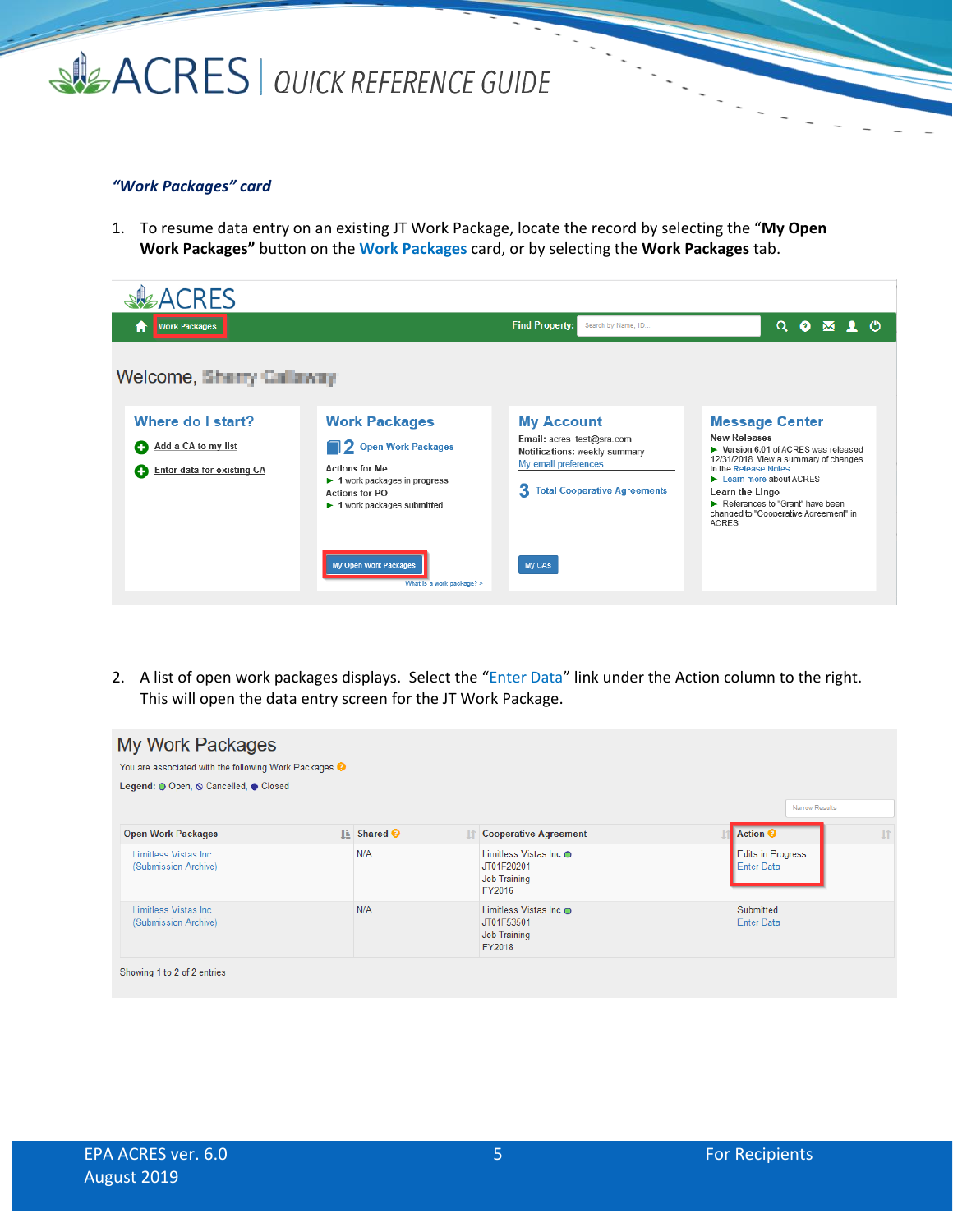# SACRES | QUICK REFERENCE GUIDE

### Sample JT Performance Measures page for data entry.

| Job Training Reporting Form - Limitless Vistas Inc                                             |                                                                                                                  |                                  |                                       |                   |                                |                                                                                                                                                                                                                                |       |                             |                 |                |                  |                          |                                        |  |
|------------------------------------------------------------------------------------------------|------------------------------------------------------------------------------------------------------------------|----------------------------------|---------------------------------------|-------------------|--------------------------------|--------------------------------------------------------------------------------------------------------------------------------------------------------------------------------------------------------------------------------|-------|-----------------------------|-----------------|----------------|------------------|--------------------------|----------------------------------------|--|
|                                                                                                |                                                                                                                  |                                  |                                       |                   |                                | $\overline{2}$                                                                                                                                                                                                                 |       |                             |                 |                |                  |                          |                                        |  |
|                                                                                                |                                                                                                                  |                                  |                                       |                   | Enter Performance Measure Data |                                                                                                                                                                                                                                |       |                             |                 |                |                  |                          |                                        |  |
| <b>Cooperative Agreement (CA) Information</b>                                                  |                                                                                                                  |                                  |                                       |                   |                                | <b>Notes</b>                                                                                                                                                                                                                   |       |                             |                 |                |                  |                          |                                        |  |
| Cooperative Agreement (CA) Information                                                         |                                                                                                                  |                                  |                                       |                   |                                | * Indicates a required field<br>EPA Form #5200-03 (9-2005), Form Approved, CMB No. 2050-0192, Eugines 07-31-2019                                                                                                               |       |                             |                 |                |                  |                          |                                        |  |
| CA Name                                                                                        | Limitiess Vistas Inc.                                                                                            |                                  |                                       |                   |                                |                                                                                                                                                                                                                                |       |                             |                 |                |                  |                          |                                        |  |
| CAID:<br>JT 01F20201<br>LA.<br>State:                                                          |                                                                                                                  |                                  |                                       |                   |                                | <b>Submission Notes</b><br>Submission notes are a temporary note to your regional representative to ask a question or share comments about this work package. When the                                                         |       |                             |                 |                |                  |                          |                                        |  |
| 2016<br>Announcement Year:                                                                     | work package is approved, the submission notes are deleted. For permanent notes, please enter Data Documentation |                                  |                                       |                   |                                |                                                                                                                                                                                                                                |       |                             |                 |                |                  |                          |                                        |  |
| Initial Project Period:                                                                        | 10/01/2016 to 09/30/2019                                                                                         |                                  |                                       |                   |                                |                                                                                                                                                                                                                                |       |                             |                 |                |                  |                          |                                        |  |
| Current POP End Date:                                                                          |                                                                                                                  |                                  |                                       |                   |                                |                                                                                                                                                                                                                                |       |                             |                 |                |                  |                          |                                        |  |
| Status:                                                                                        | @ Open Cooperative Agreement                                                                                     |                                  |                                       |                   |                                |                                                                                                                                                                                                                                |       |                             |                 |                |                  |                          |                                        |  |
| <b>Performance Measure Information</b>                                                         |                                                                                                                  |                                  |                                       |                   |                                |                                                                                                                                                                                                                                |       |                             |                 |                |                  |                          |                                        |  |
| <b>Number Participants Entering Training O</b>                                                 | Q <sub>1</sub><br>(Oct-Dec)                                                                                      | Q <sub>2</sub><br>(Jan-Mar)      | Q <sub>3</sub><br>(Apr-June)          | Q4<br>(July-Sept) | Cumulative                     | <b>Number of Veterans Entering Training</b>                                                                                                                                                                                    |       | Q <sub>1</sub><br>(Oct-Dec) | Q2<br>(Jan-Mar) | Q <sub>3</sub> | (Apr-June)       | Q4<br>(July-Sept)        | Cumulative                             |  |
| FY 2019<br>FY 2018                                                                             | ۱o<br>o                                                                                                          | ١o<br>0                          | ١o<br>0                               | ١o<br>۱o          | $\bf{0}$<br>$\pmb{0}$          | FY 2019<br>FY 2018                                                                                                                                                                                                             |       | lo<br>10                    | ١o<br>10        | ١o<br>o        |                  | lo<br>lо                 | $\mathbf{0}$<br>$\pmb{0}$              |  |
| FY 2017                                                                                        | 9                                                                                                                | 4                                | 13                                    | 17                | 43                             | FY 2017                                                                                                                                                                                                                        |       | 0                           | 0               | O              |                  | $\overline{\phantom{a}}$ | $\mathbf{0}$                           |  |
| FY 2016                                                                                        | 15                                                                                                               | 15                               | l9                                    | 16                | 55                             | FY 2016                                                                                                                                                                                                                        |       | 2                           | ۱o              | o              |                  | lо                       | $\overline{2}$                         |  |
| Cumulative                                                                                     |                                                                                                                  |                                  |                                       |                   | 98                             | Cumulative                                                                                                                                                                                                                     |       |                             |                 |                |                  |                          | $\overline{2}$                         |  |
|                                                                                                | Q <sub>1</sub>                                                                                                   | Q2                               | Q <sub>3</sub>                        | Q4                |                                |                                                                                                                                                                                                                                |       | Q <sub>1</sub>              |                 | Q2             | Q <sub>3</sub>   | Q4                       |                                        |  |
| <b>Number Participants Completing Training</b><br>FY 2019                                      | (Oct-Dec)                                                                                                        | (Jan-Mar)<br>10                  | (Apr-June)<br>10                      | (July-Sept)<br>10 | Cumulative<br>$\pmb{0}$        | <b>Number Participants Obtaining Employment O</b><br>FY 2019                                                                                                                                                                   |       | 0                           | (Oct-Dec)       | (Jan-Mar)<br>0 | (Apr-June)<br>0  | (July-Sept)<br>0         | Cumulative<br>$\pmb{0}$                |  |
| FY 2018                                                                                        | 0                                                                                                                |                                  |                                       |                   | 13                             | FY 2018                                                                                                                                                                                                                        |       |                             |                 |                |                  |                          | 20                                     |  |
| FY 2017                                                                                        | 12                                                                                                               | 1                                | 0                                     | 0                 | 61                             | FY 2017                                                                                                                                                                                                                        |       | 4                           |                 | 8              | 8                | o                        | 21                                     |  |
| FY 2016                                                                                        | 25<br>١o                                                                                                         | 18<br>1                          | I9<br>1                               | 9<br>8            | 10                             | FY 2016                                                                                                                                                                                                                        |       | l6<br>$\overline{1}$        |                 | 2<br>l1        | 7<br>h           | <b>B</b><br>13           | 16                                     |  |
| Cumulative                                                                                     |                                                                                                                  |                                  |                                       |                   | 84                             | Cumulative                                                                                                                                                                                                                     |       |                             |                 |                |                  |                          | 57                                     |  |
| etc.)                                                                                          |                                                                                                                  | Dec)                             | Mar)<br>June)                         | Sept)             | Cumulative                     |                                                                                                                                                                                                                                |       |                             |                 |                |                  |                          |                                        |  |
| FY 2019                                                                                        |                                                                                                                  | o<br>o                           | o                                     | ۱o                | $\circ$                        | FY 2019                                                                                                                                                                                                                        | 0.00  | 0.00                        |                 | 0.00           | 0.00             |                          | \$0.00                                 |  |
| FY 2018                                                                                        |                                                                                                                  | 18<br>5                          | 6                                     | ۱o                | 19                             | FY 2018                                                                                                                                                                                                                        | 15.00 | 14.35                       |                 | 14.50          | 0.00             |                          | \$14.54                                |  |
| FY 2017                                                                                        |                                                                                                                  | $ 0\rangle$<br>o                 | 2                                     | 12                | 14                             | FY 2017                                                                                                                                                                                                                        | 16.00 | 15.00                       |                 | 16.00          |                  | 15.25                    | \$15.69                                |  |
| FY 2016                                                                                        |                                                                                                                  | $\overline{0}$<br>$\overline{0}$ |                                       | 16                | 17                             | FY 2016                                                                                                                                                                                                                        | 16.50 | 16.00                       |                 | 12.50          |                  | 15.00                    | \$15.00                                |  |
| Cumulative                                                                                     |                                                                                                                  |                                  |                                       |                   | 50                             | Cumulative                                                                                                                                                                                                                     |       |                             |                 |                |                  |                          | \$15.09                                |  |
| <b>Leveraged Funding Details</b>                                                               |                                                                                                                  |                                  |                                       |                   |                                |                                                                                                                                                                                                                                |       |                             |                 |                |                  |                          |                                        |  |
| <b>Funding Source Name</b>                                                                     |                                                                                                                  | <b>Activity Funded</b>           |                                       |                   |                                |                                                                                                                                                                                                                                |       |                             |                 |                | <b>IT Amount</b> |                          | $\mathbf{H}$<br>$\left  \cdot \right $ |  |
| River of Life Church                                                                           |                                                                                                                  |                                  | Classroom space, internet access      |                   |                                |                                                                                                                                                                                                                                |       |                             |                 |                | \$3,900.00       |                          | ල ල                                    |  |
| CNCS                                                                                           |                                                                                                                  |                                  | Living Stipends and Other Expenses    |                   |                                |                                                                                                                                                                                                                                |       |                             |                 |                |                  | \$65,498.37              | ල ල                                    |  |
| <b>OXFAM</b>                                                                                   |                                                                                                                  | Job Developer                    |                                       |                   |                                |                                                                                                                                                                                                                                |       |                             |                 |                | \$15,000.00      |                          | ල ල                                    |  |
| Gulf of Mexico Alliance                                                                        |                                                                                                                  |                                  |                                       |                   |                                | Invasive Species Exploration Project - Water Quality Testing, Coastal Restoration                                                                                                                                              |       |                             |                 |                |                  | \$10,000.00              | ල ල                                    |  |
| Urban League of New Orleans                                                                    |                                                                                                                  | Co-Sponsored Job Fair            |                                       |                   |                                |                                                                                                                                                                                                                                |       |                             |                 |                | \$2,500.00       |                          | ල ල                                    |  |
| Urban League                                                                                   |                                                                                                                  | Classroom Space                  |                                       |                   |                                |                                                                                                                                                                                                                                |       |                             |                 |                | \$3,900.00       |                          | 60                                     |  |
| <b>OXFAM</b>                                                                                   |                                                                                                                  |                                  | <b>Addtional Funding for Training</b> |                   |                                |                                                                                                                                                                                                                                |       |                             |                 |                |                  | \$24,136.59              | ŒΘ                                     |  |
|                                                                                                | Total Funds Leveraged: \$124,934.96                                                                              |                                  |                                       |                   |                                |                                                                                                                                                                                                                                |       |                             |                 |                |                  |                          |                                        |  |
| O Add Funding                                                                                  |                                                                                                                  |                                  |                                       |                   |                                |                                                                                                                                                                                                                                |       |                             |                 |                |                  |                          |                                        |  |
| Supplemental Performance Measure Information (Optional)                                        |                                                                                                                  |                                  |                                       |                   |                                |                                                                                                                                                                                                                                |       |                             |                 |                |                  |                          |                                        |  |
|                                                                                                |                                                                                                                  |                                  |                                       |                   |                                | Description of training curricula - 40-hr HAZWOPER; introduction to Fleld Technician Training; introduction to Water and Wastewater; Wetland Ecology & Restoration; 1st Ald, CPR, AED and Bloodborne Pathogens.                |       |                             |                 |                |                  |                          |                                        |  |
|                                                                                                |                                                                                                                  |                                  |                                       |                   |                                | Participants completing the training are working at these types of jobs: Refineries as safety personnel, owners of construction/landscaping companies with an increase of environmental sensitivity. Post Office safety person |       |                             |                 |                |                  |                          |                                        |  |
|                                                                                                |                                                                                                                  |                                  |                                       |                   |                                |                                                                                                                                                                                                                                |       |                             |                 |                |                  |                          |                                        |  |
|                                                                                                |                                                                                                                  |                                  |                                       |                   |                                |                                                                                                                                                                                                                                |       |                             |                 |                |                  | .ii                      |                                        |  |
| <b>Data Documentation</b>                                                                      |                                                                                                                  |                                  |                                       |                   |                                |                                                                                                                                                                                                                                |       |                             |                 |                |                  |                          |                                        |  |
| If you want to provide documentation for data regarding this JT, please enter your notes below |                                                                                                                  |                                  |                                       |                   |                                |                                                                                                                                                                                                                                |       |                             |                 |                |                  |                          |                                        |  |
|                                                                                                | Notes:                                                                                                           |                                  |                                       |                   |                                |                                                                                                                                                                                                                                |       |                             |                 |                |                  |                          |                                        |  |
|                                                                                                |                                                                                                                  |                                  |                                       |                   |                                |                                                                                                                                                                                                                                |       |                             |                 |                |                  |                          |                                        |  |
|                                                                                                |                                                                                                                  |                                  |                                       |                   |                                |                                                                                                                                                                                                                                |       |                             |                 |                |                  |                          |                                        |  |
|                                                                                                |                                                                                                                  |                                  |                                       |                   |                                |                                                                                                                                                                                                                                |       |                             |                 |                |                  |                          |                                        |  |
| Save Changes                                                                                   | >> Save and Continue to REVIEW & SUBMIT                                                                          |                                  |                                       |                   |                                |                                                                                                                                                                                                                                |       |                             |                 |                |                  |                          |                                        |  |